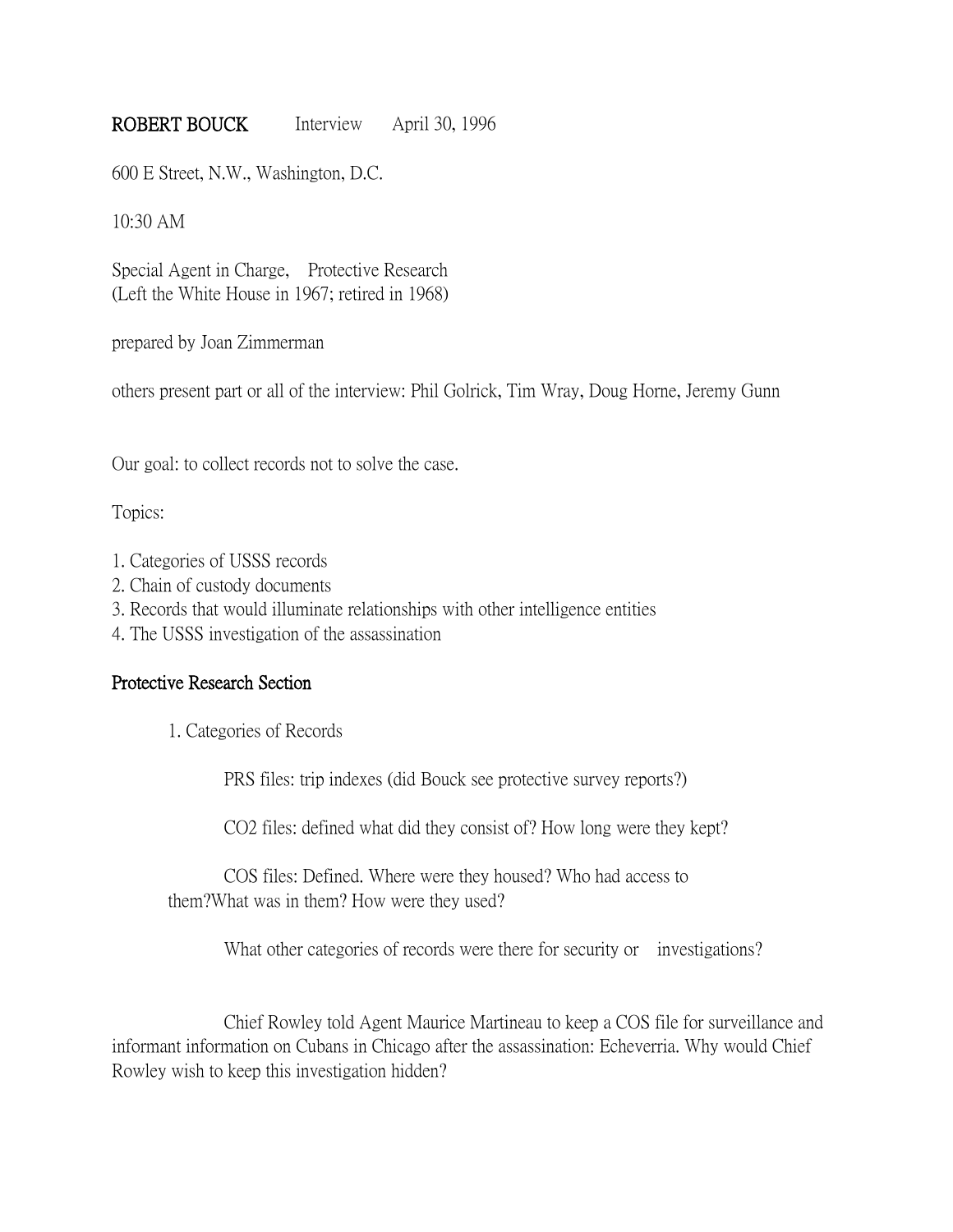Was the COS category used for other purposes? Confidential information about protectees? Did the USSS keep any confidential file on President Kennedy? Or members of the Kennedy family?

2. Physical location of Secret Service records. Who had access? (1800 G Street; 1310 L Street; Florida Ave; Centre Pointe; Pickett St--anywhere else?)

3. Bouck's preparation for Warren Commission and HSCA interviews: Does Bouck have briefing materials for these interviews? Did Bouck discuss his testimony before or after with anyone at the Secret Service? Did Bouck have to file a report on his testimony? Were there any areas where Bouck thought he could have said more in these interviews? Did Bouck provide the Warren Commission with specific examples of individuals investigated by PRS?

4. On page 2 of Bouck's second interview with the HSCA, he mentioned that he prepared a "packet of information about possible dangers" for White House staff for President Kennedy's trips. Where is the packet for the Texas trip?

## Chief Rowley**'**s correspondence:

In his Warren Commission testimony Bouck mentioned that he had worked in the Chief's office from 1945 to 1951. Did the Chief keep written records of his meetings and telephone calls? Where are these kept?

Categories of records: Chron files? Where were these kept? Who had access to them?

## Secret ServiceHistorical Archives:

What material was kept there? Are there any vaults or safes inside the Archives?

## Films and Photographs:

Where were films and photographs kept?

--newscoverage of the doctors' news conference at Parkland hospital at 3 PM (Lifton says 2:15 PM)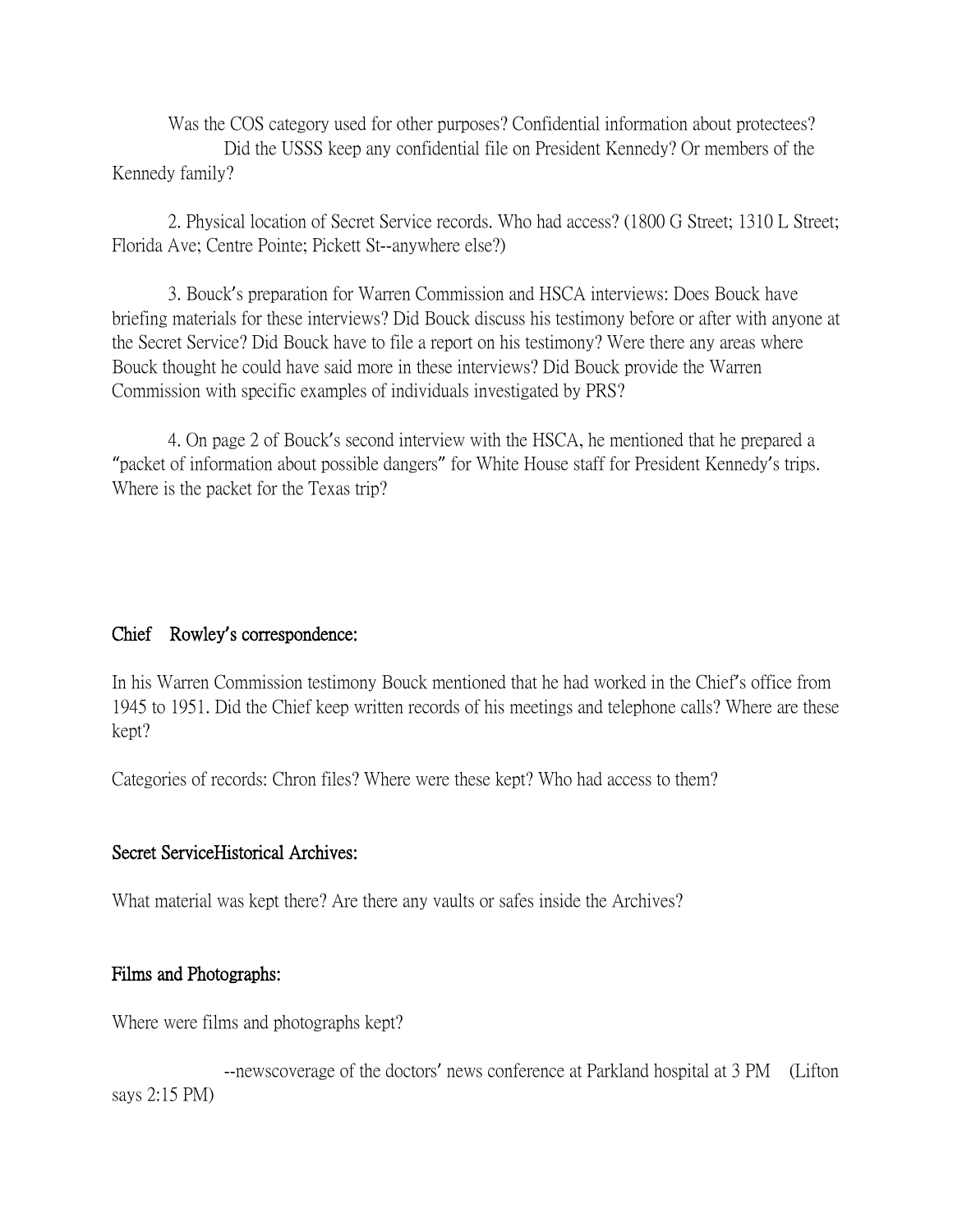--Zapruder film: how did Secret Service obtain copies? How many copies did the Secret Service obtain? Were these copies made from the first negative? Where are they now?

--Bouck mentioned that he was in charge of debugging the White House and that he knew about such "technical" matters. Did Bouck have direct contact with the Army Signal Crops? White House Communication Agency tape recordings of the motorcade, Air Force One, and the White House connection. Who has these tapes of the "Charlie net"?

--note letter re: Barker film of 6th floor and Secret Service training film made from this footage. Where is it?

Did the Secret Service have its own photograph developing facilities? Did Secret Service develop any film taken from onlookers in Dealey Plaza at these facilities? Did Secret Service keep photographs taken from bystanders at Dealy Plaza? Where are they?

Did the CIA develop any film for the Secret Service? Did the CIA analyze any photographs or film for the Secret Service? (Doug document on CIA report for Secret Service: where is this report?)

\*\*\*\*\*\*\*\*\*\*\*

Doug: chain of custody: medical materials

\*\*\*\*\*\*\*\*\*\*\*

Tim Wray:

Did Secret Service expect military backup for presidential motorcades? Was 112th Military Group supposed to back up the Dallas motorcade? Did Bouck have any contact with Ed Coyle from 112th Military Intelligence (San Antonio; Coyle stationed in Dallas)? Were these backup arrangements documented? Where are the files showing military support for the Secret Service on presidential trips?

Any files from other agencies? Military: ONI, OSI, DIA, Military Intelligence?

Page 304 Warren Commission testimony: Bouck mentioned liaison relationships with "the several military services."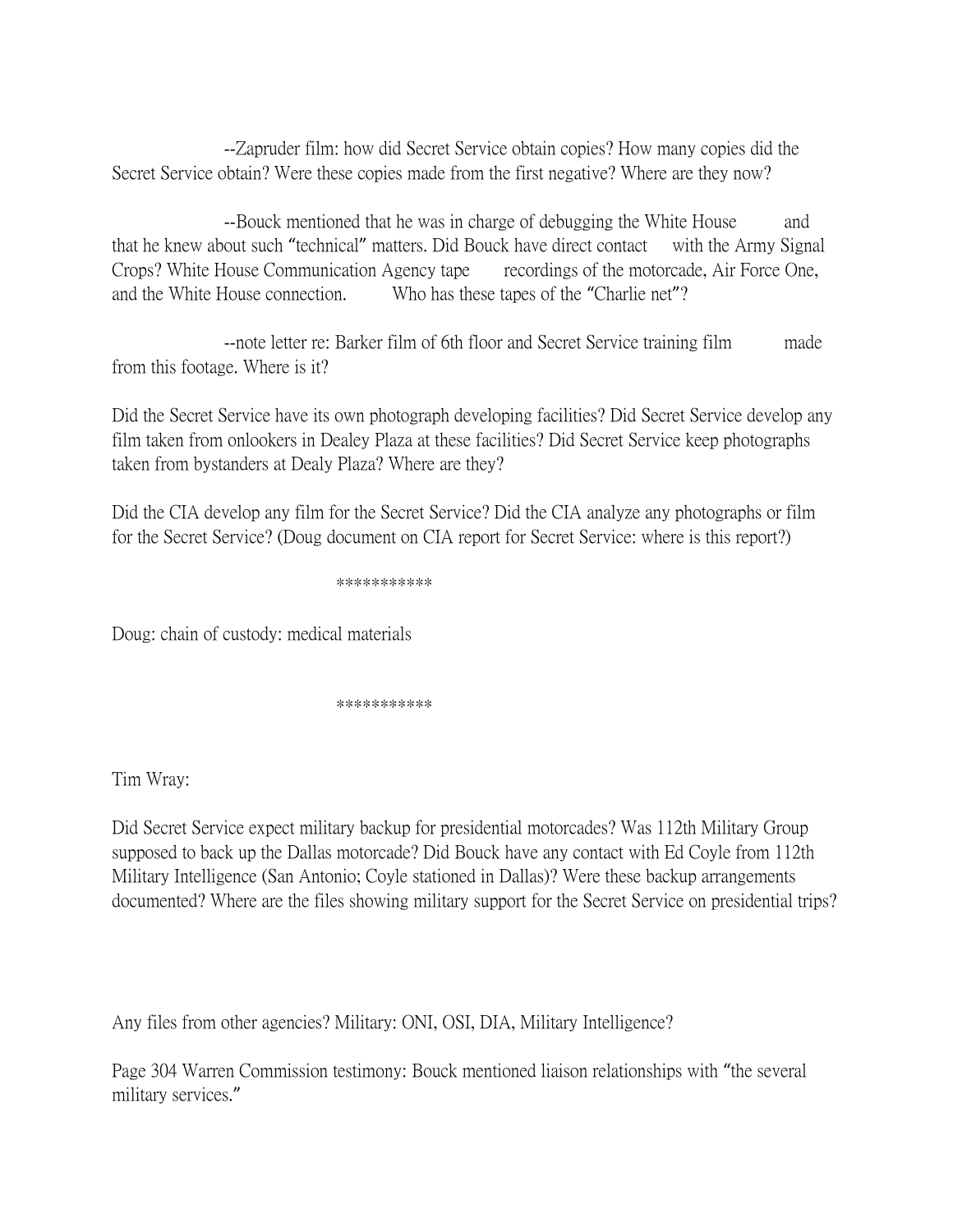Did the Secret Service lose any agents in assassination?

Were you aware of agent identification being recalled and reissued within days after the assassination? Did you have access to personnel files? Were you aware of any security investigations of Secret Service personnel after the assassination?

Were you the person to whom materials from Dallas were brought or did they go to Inspector Kelley? Or to Chief Rowley? Where would Chief Rowley keep such materials? Did Bouck discuss this evidence directly with Chief Rowley? Was there a meeting among senior Secret Service staff about the conduct of the Secret Service investigation of the assassination?

## Secret Service Investigation

Cut short? Material handed over to FBI? Does Bouck think the Service had more to find out? Did FBI follow up Secret Service leads?

## Cuban groups:

Anything beyond individuals in Chicago? Are there more reports in COS files? Anything on Cubans and gun running in Texas? In Florida? Anything on Minutemen? John Koch? Richard Lauchli? Was Bouck aware of CIA involvement with DRE or other Cuban groups?

## Limosine

Any records regarding decision to remove the windshield? Varying reports on whether there was a hole in the windshield, dents in the chrome. Were there any internal Secret Service reports on the limosine based on observations before the FBI searched the car?

All but two statements indicate that three shots were fired at President Kennedy. Were agents in the motorcade instructed to agree on three shots? (Kellerman said there had to be more than three shots) Did Bouck ever speak directly to Kellerman about the limosine? Did Bouck see the limosine Friday night before the FBI came? Were bullet fragments from the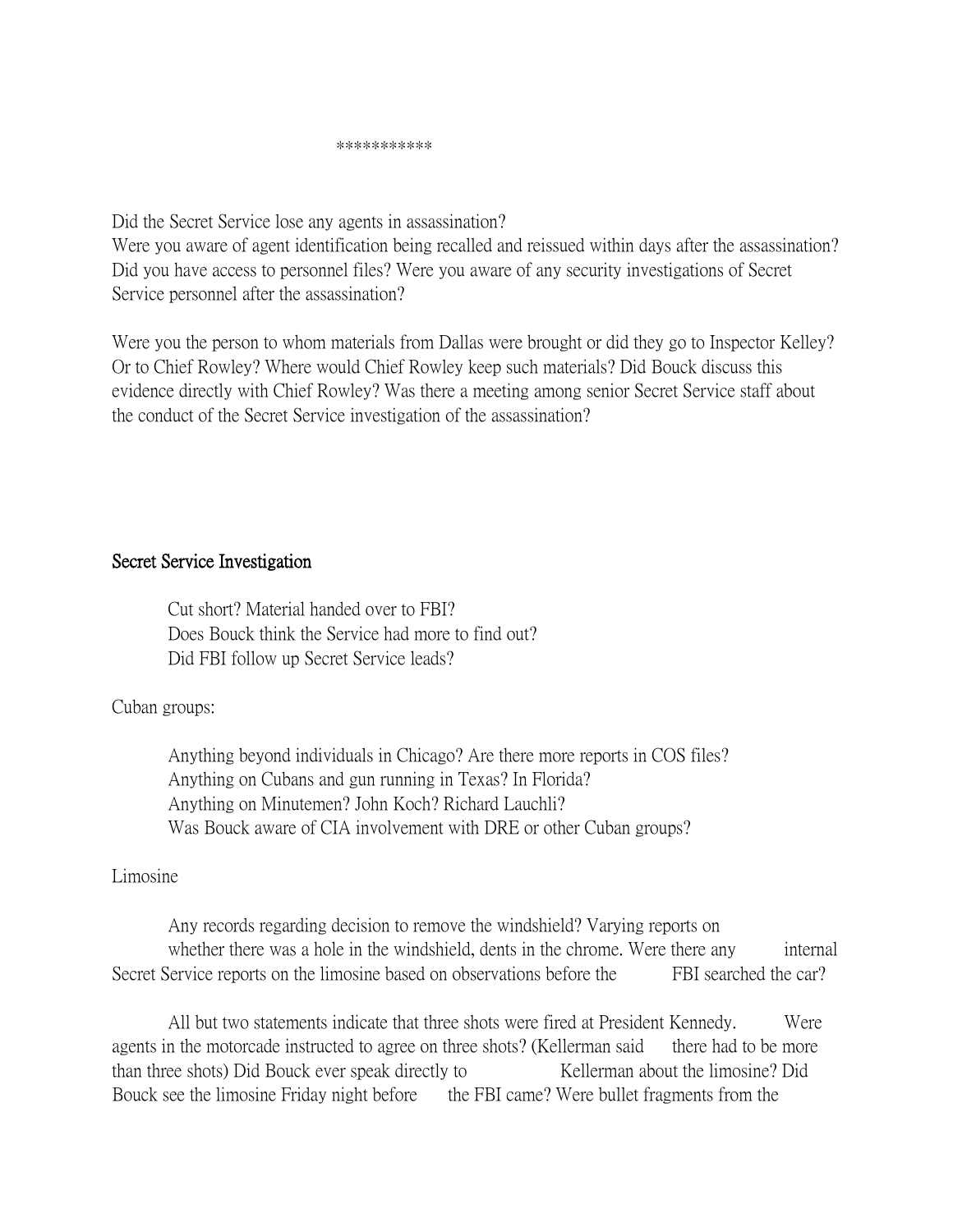limosine brought to Bouck or Rowley before being given to the FBI?

Transport of President Kennedy's body

From AF #1 to Bethesda: any evidence that President Kennedy's body went to Walter Reed first? (See note from LBJ Library material)

How many agents were present during the autopsy? Who were they? Did they submit internal reports? If so, where are these?

Why didn't Secret Service give the FBI the autopsy report before December 23, 1963? The Secret Service showed the autopsy report to the Dallas doctors on December 10, 1963--several days before giving it to the FBI. Why?

What was the Secret Service intention in showing the autopsy report to the Dallas doctors?

Elmer Moore was the agent who showed the autopsy report to the Dallas doctors. He later appeared before the Church Committee. Are there any records at the Secret Service reporting on his testimony?

Moore indicated that he had to conduct the investigation the way they were told by Thomas Kelley. Were you aware of any coercion? What instructions were you given about how to conduct an investigation after the assassination?

What was Bouck's relationship with Inspector Kelley. Could Bouck describe what Kelley was like? Page 3 of Bouck's first HSCA interview: Bouck described talking with Kelley "as a friend" about the tissue samples. Both were concerned about possible sensationalization. Both decided that in the interest of history, they would preserve them. Could Bouck elaborate on this conversation?

Specific COS materials:

Richard Case Nagell file: Was Bouck aware of Secret Service interviews with Nagell?

Sylvia Odio-Father Machann: any COS material on this aspect of Thomas Kelley's investigation?

Did the Secret Service investigate gunrunning in Texas before the assassination? How would you characterize the Secret Service's relationship with ATF?